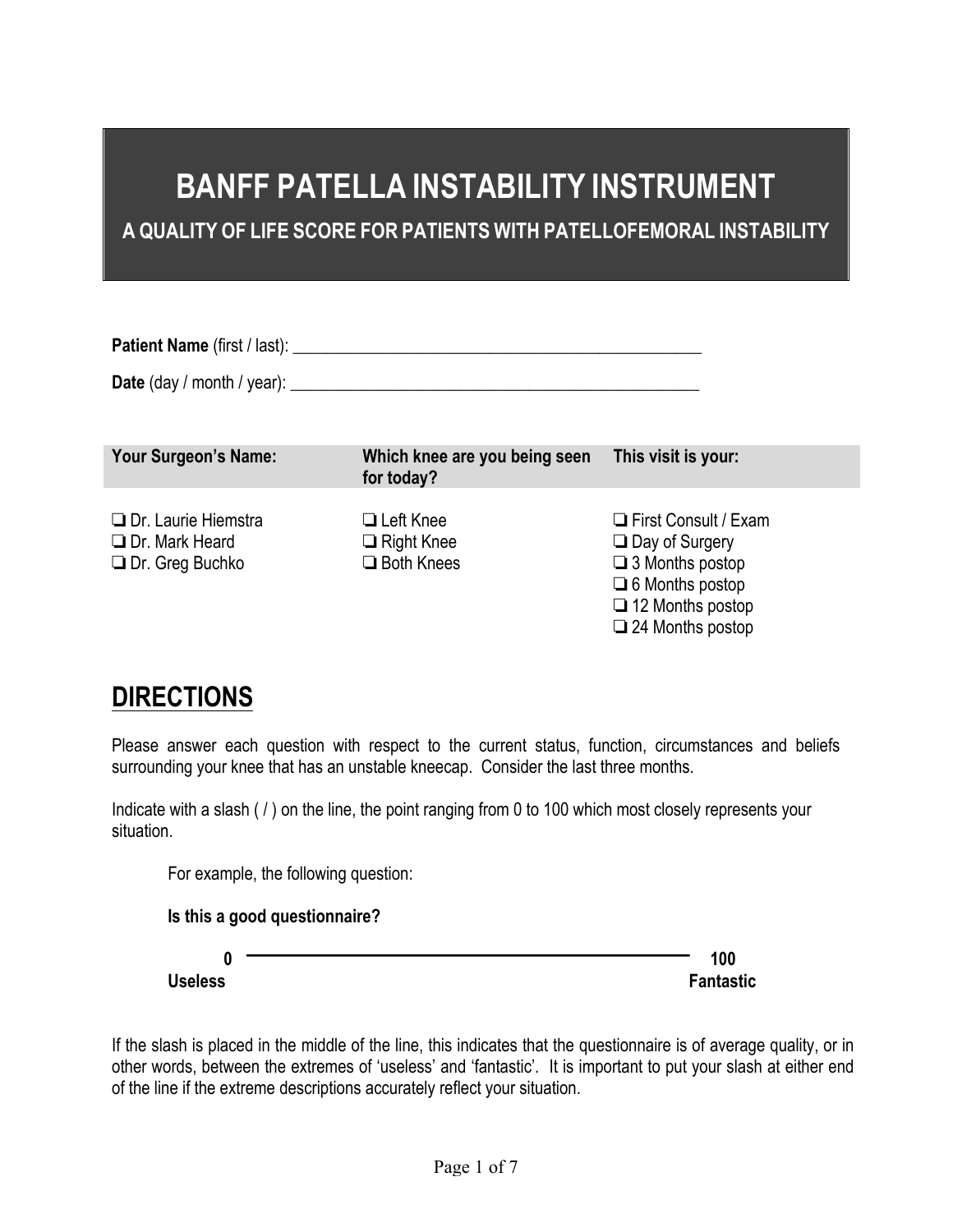## **SECTION A: SYMPTOMS & PHYSICAL COMPLAINTS**

The first four questions are related to: **SYMPTOMS & PHYSICAL COMPLAINTS.**

**1. With respect to your overall knee function. How troubled are you by "giving way" episodes?** 

(Make a slash at the extreme right if you are experiencing, no giving way episodes in your knee. Please note that this question has two parts. It is concerned with both, the severity (1a) and frequency (1b) of the giving way episodes.)

| 1a | <b>Major giving</b><br>way episodes | 100<br><b>Minor giving</b><br>way episodes |
|----|-------------------------------------|--------------------------------------------|
| 1b | Constantly<br>giving way            | 100<br><b>Never</b><br>giving way          |

**2. With any kind of prolonged activity (i.e. greater than half an hour) how much pain or discomfort do you get in your knee?** 



**3. With respect to your overall knee function, how much are you troubled by stiffness, or loss of motion in your knee?** 

|                 | 100          |
|-----------------|--------------|
| <b>Severely</b> | Not troubled |
| troubled        | at all       |

**4. Consider the overall function of your knee and how it relates to the strength of your muscles: How weak is your knee?** 

**0 100 Extremely weak** at all and the set of the set of the set of the set of the set of the set of the set of the set of the set of the set of the set of the set of the set of the set of the set of the set of the set of the set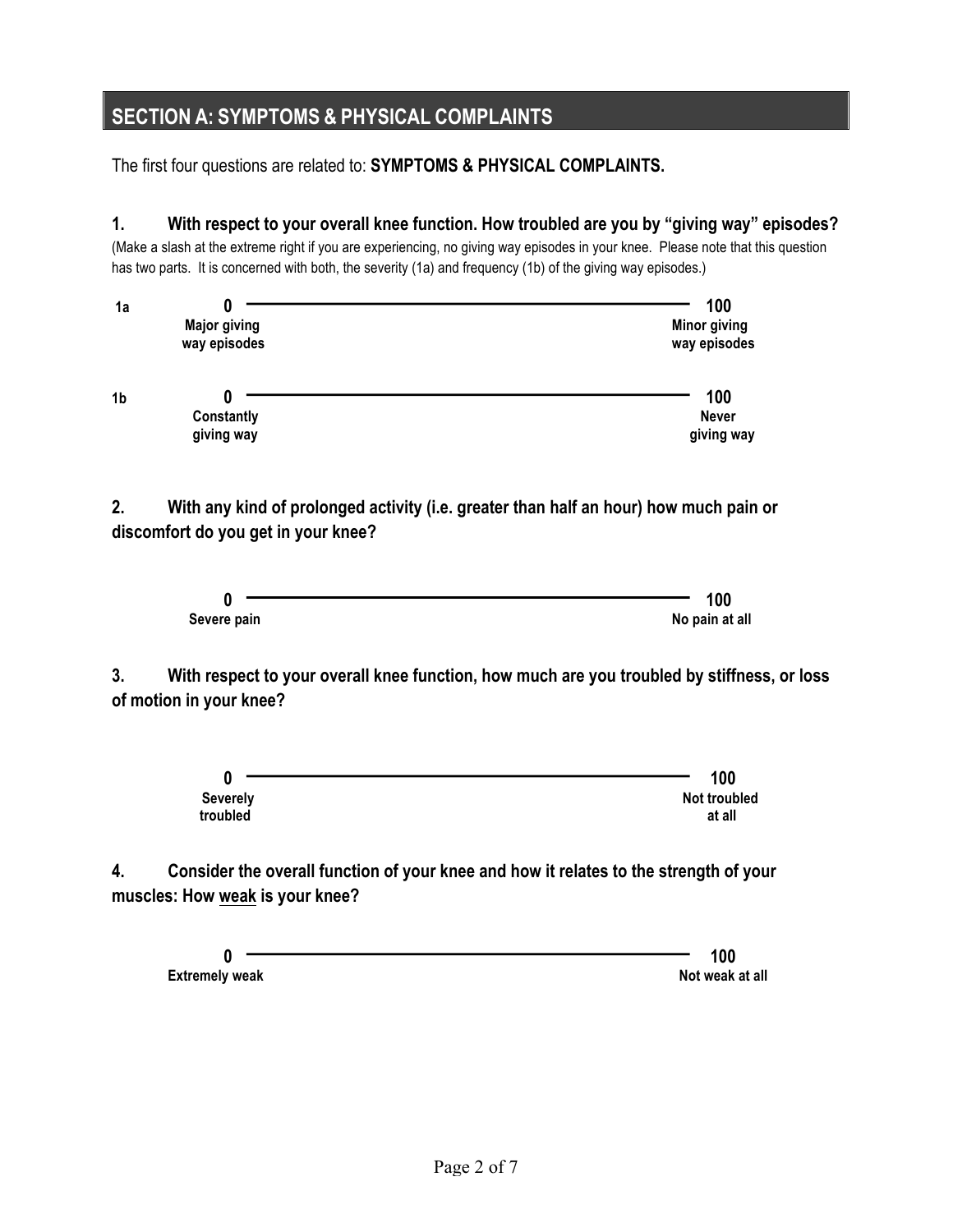#### **SECTION B: WORK RELATED CONCERNS**

The following questions are being asked with respect to your job or vocation **(i.e., WORK RELATED CONCERNS).** The questions are concerned with your ability to function at work and how your knee has affected your current work-related concerns. If you are a full-time student/home maker, then consider this and any part-time work together. Consider the last three months.

**\*\*\* If you are CURRENTLY NOT EMPLOYED for reasons OTHER THAN YOUR KNEE then place a check on this line. \_\_\_\_\_\_\_\_\_\_\_**

**5. How much trouble do you have, because of your knee with turning or pivoting motions at work?** (Make a slash at the extreme left if you are unable to work because of the knee.)

**Severely troubled No trouble No trouble No trouble at all 6. How much trouble do you have, because of your knee, with squatting motions at work?**

**0 100**

(Make a slash at the extreme left if you are unable to work because of the knee.)

|                   | 100               |
|-------------------|-------------------|
| Severely troubled | No trouble at all |

**7. How much of a concern is it for you to miss days from work, due to problems or re-injury to your knee?** (Make a slash at the extreme left if you are unable to work because of the knee.)

**0** 100 **100** An extremely **and the extremely significant concern at all**

**8. How much of a concern is it for you to lose time from "school" or work because of the treatment of your knee?**

|                     | 100        |
|---------------------|------------|
| An extremely        | No concern |
| significant concern | at all     |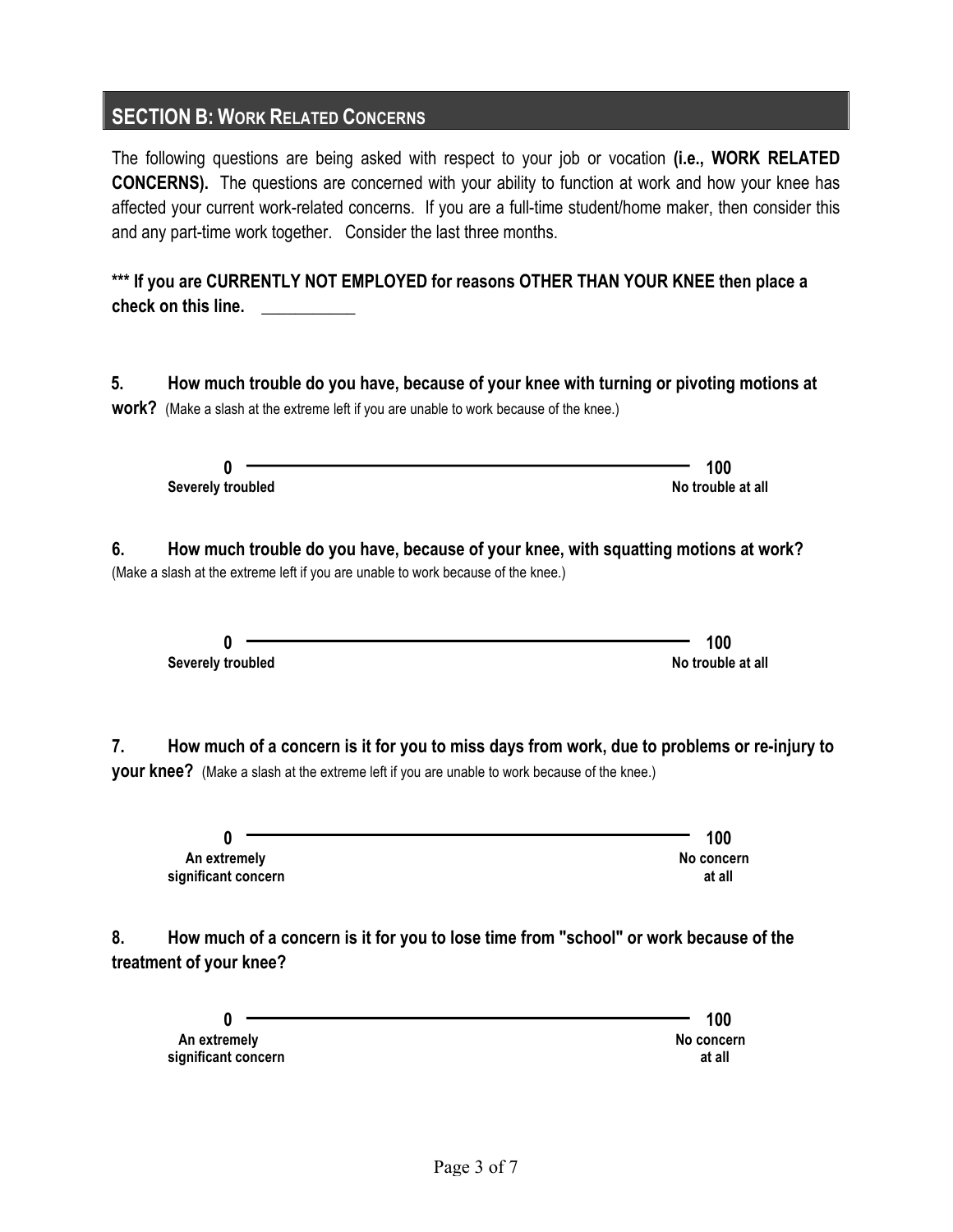## **SECTION C: SPORT / RECREATION / COMPETITION**

The following questions are being asked with respect to your **RECREATIONAL ACTIVITIES, SPORT**  PARTICIPATION OR COMPETITION. The questions are concerned with your ability to function and participate in these activities as they relate to your knee problem. Consider the last three months.

**9. How much limitation do you have with sudden twisting and pivoting movements or changes in direction?**

|     | 0                                                                                                                              | 100                                                                                                   |
|-----|--------------------------------------------------------------------------------------------------------------------------------|-------------------------------------------------------------------------------------------------------|
|     | <b>Totally limited</b>                                                                                                         | <b>No limits</b>                                                                                      |
| 10. |                                                                                                                                | How much of a concern is it for you that your sporting/recreational activities may result in          |
|     | the status of your knee to worsen?                                                                                             |                                                                                                       |
|     | 0                                                                                                                              | 100                                                                                                   |
|     | An extremely                                                                                                                   | No concern                                                                                            |
|     | significant                                                                                                                    | at all concern                                                                                        |
| 11. | injury level?                                                                                                                  | How does your current level of athletic or recreational performance, compare to your pre-             |
|     | 0                                                                                                                              | 100                                                                                                   |
|     | <b>Totally limited</b>                                                                                                         | <b>No limitations</b>                                                                                 |
|     | the contract of the contract of the contract of the contract of the contract of<br>N<br><b>Expectations</b><br>totally lowered | 100<br><b>Expectations not</b><br>lowered at all                                                      |
| 13. | you are unable to play recreation/sport because of your knee)                                                                  | Do you have to play your recreation/sport under caution? (Make a slash at the extreme left i.e. 0, if |
|     | 0                                                                                                                              | 100                                                                                                   |
|     | Always play                                                                                                                    | Never play                                                                                            |
|     | under caution                                                                                                                  | under caution                                                                                         |
| 14. | the extreme left i.e. 0, if you are unable to play recreation/sport because of your knee)                                      | How fearful are you of your knee "giving way" when playing recreation/sport? (Make a slash at         |
|     | 0                                                                                                                              | 100                                                                                                   |
|     | <b>Extremely fearful</b>                                                                                                       | No fear at all                                                                                        |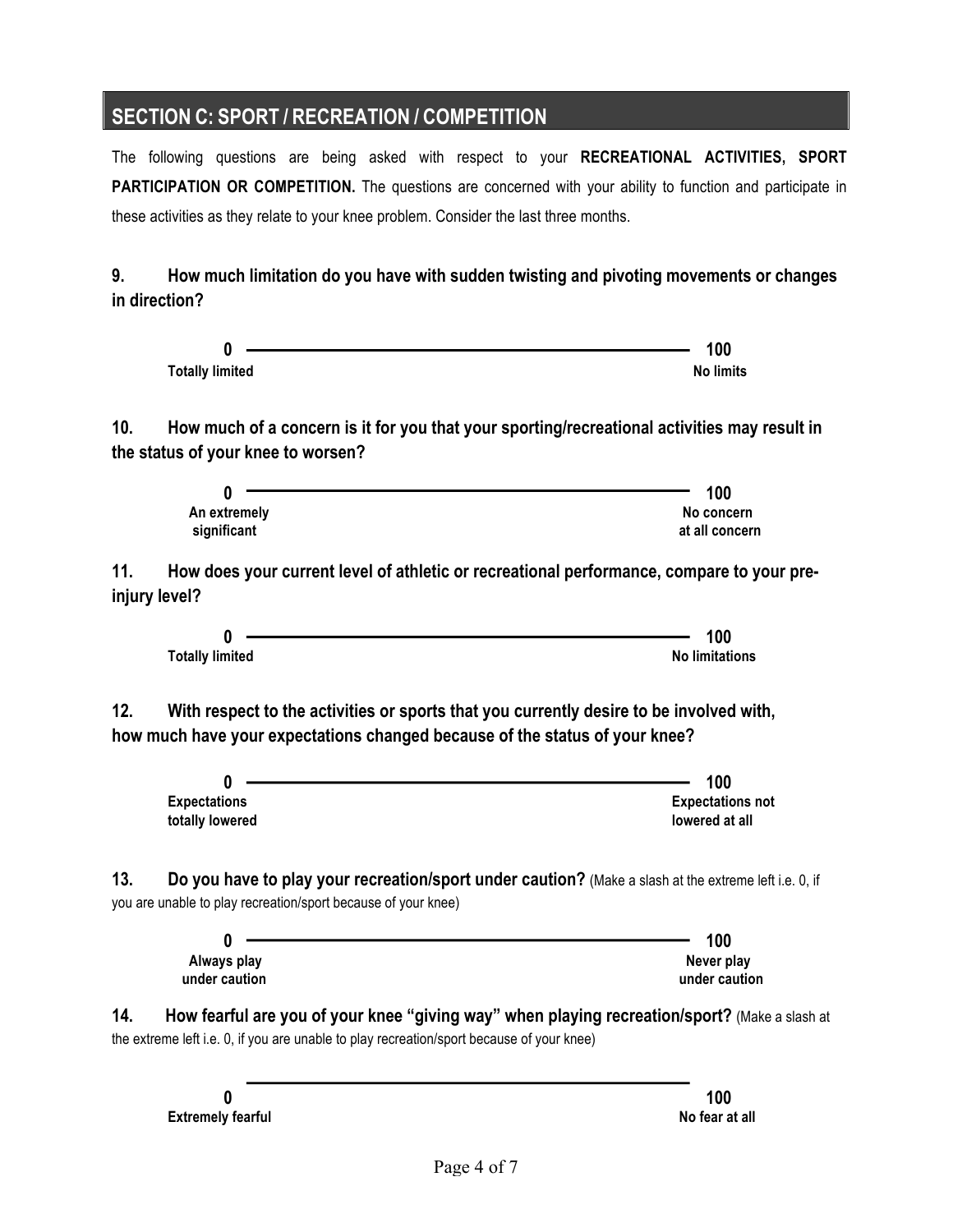| Are you concerned about environmental conditions, such as a wet playing field, a hard court,<br>15.                                                                                                                                                                                                                                                                                                                                                                                                                                                                                                                                      |                              |
|------------------------------------------------------------------------------------------------------------------------------------------------------------------------------------------------------------------------------------------------------------------------------------------------------------------------------------------------------------------------------------------------------------------------------------------------------------------------------------------------------------------------------------------------------------------------------------------------------------------------------------------|------------------------------|
| or the type of gym floor when involved in your recreation or sport? (Make a slash at the extreme left i.e. 0, if<br>you are unable to play recreation/sport because of your knee)                                                                                                                                                                                                                                                                                                                                                                                                                                                        |                              |
|                                                                                                                                                                                                                                                                                                                                                                                                                                                                                                                                                                                                                                          |                              |
| 0                                                                                                                                                                                                                                                                                                                                                                                                                                                                                                                                                                                                                                        | 100                          |
| <b>Extremely concerned</b>                                                                                                                                                                                                                                                                                                                                                                                                                                                                                                                                                                                                               | Not concerned at all         |
| Do you find it frustrating to have to consider your knee with respect to your<br>16.<br>recreation/sport?                                                                                                                                                                                                                                                                                                                                                                                                                                                                                                                                |                              |
|                                                                                                                                                                                                                                                                                                                                                                                                                                                                                                                                                                                                                                          |                              |
| 0<br><b>Extremely frustrated</b>                                                                                                                                                                                                                                                                                                                                                                                                                                                                                                                                                                                                         | 100<br>Not frustrated at all |
| How difficult is it for you to "go full out" at your recreation/sport? (Make a slash at the extreme left<br>17.<br>i.e. 0, if you are unable to play recreation/sport because of your knee)                                                                                                                                                                                                                                                                                                                                                                                                                                              |                              |
| 0                                                                                                                                                                                                                                                                                                                                                                                                                                                                                                                                                                                                                                        | 100                          |
| <b>Extremely difficult</b>                                                                                                                                                                                                                                                                                                                                                                                                                                                                                                                                                                                                               | Not difficult at all         |
| 18.<br>Are you fearful of playing contact sports? (Circle the "N/A" at the right of the scale if you do not play<br>contact sport for reasons other than the knee.)<br><u> 1980 - Johann Stoff, deutscher Stoff, der Stoff, der Stoff, der Stoff, der Stoff, der Stoff, der Stoff, der S</u><br>0<br><b>Extremely fearful</b><br>The following questions are specifically asking about the two most important sports or recreational<br>activities that you do. Please write them in order of importance.<br>2.<br><u> 1989 - Johann Stoff, deutscher Stoff, der Stoff, der Stoff, der Stoff, der Stoff, der Stoff, der Stoff, der S</u> | N/A<br>100<br>No fear at all |
| How limited are you in playing the number "1" sport/recreational activity? (Make a slash at the<br>19.<br>extreme left i.e. 0, if you are unable to play recreation/sport because of your knee)                                                                                                                                                                                                                                                                                                                                                                                                                                          |                              |
| 0<br><b>Extremely limited</b>                                                                                                                                                                                                                                                                                                                                                                                                                                                                                                                                                                                                            | 100<br>Not limited at all    |
| How limited are you in playing the number "2" sport/ recreational activity? (Make a slash at the<br>20.<br>extreme left i.e. 0, if you are unable to play recreation/sport because of your knee)                                                                                                                                                                                                                                                                                                                                                                                                                                         |                              |
| 0                                                                                                                                                                                                                                                                                                                                                                                                                                                                                                                                                                                                                                        | 100                          |
| <b>Extremely limited</b>                                                                                                                                                                                                                                                                                                                                                                                                                                                                                                                                                                                                                 | Not limited at all           |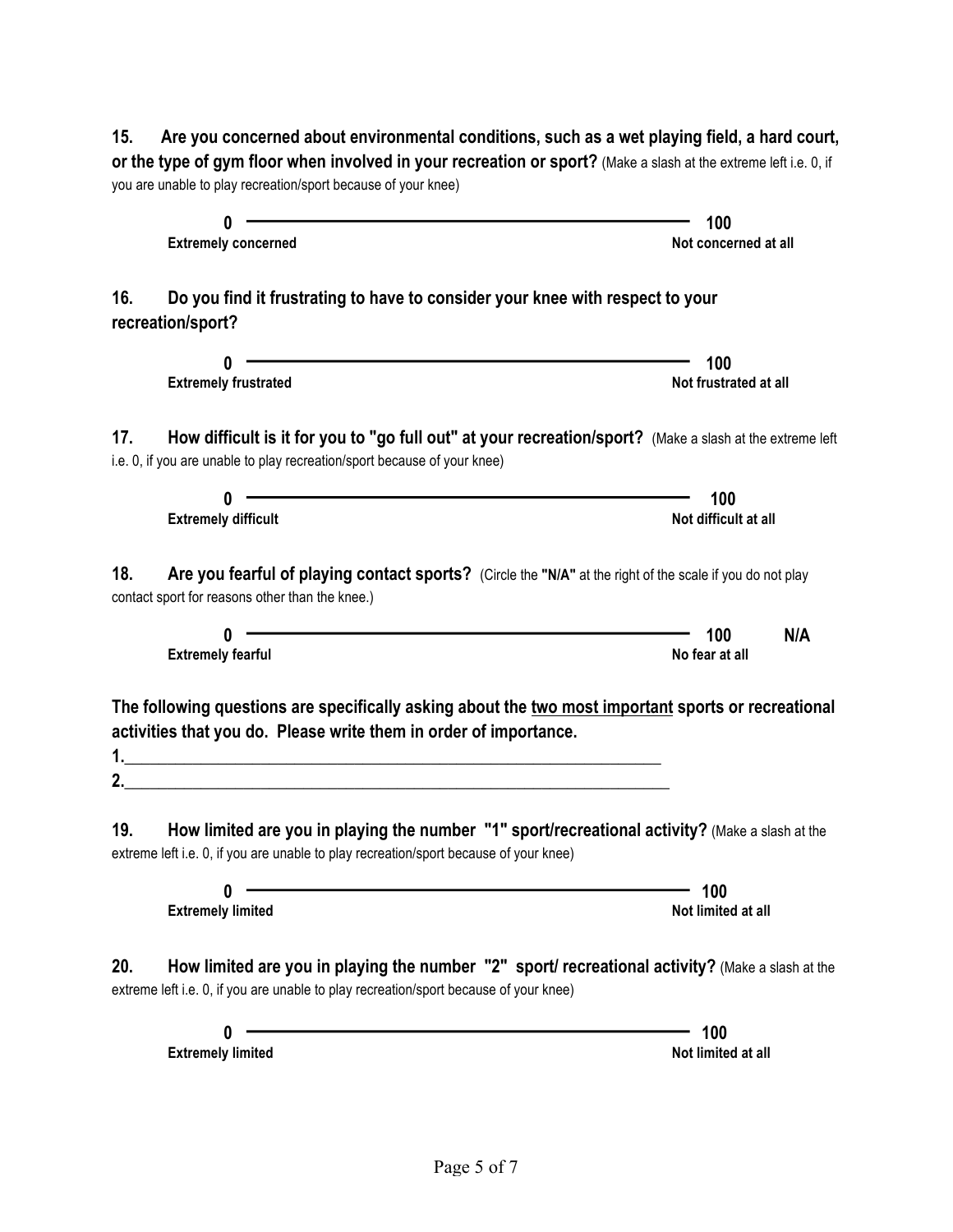## **SECTION D: LIFESTYLE**

The following questions are concerned with your lifestyle in general and should be considered outside of your work and recreational/sport activities as they relate to your knee with an unstable kneecap.

**21. Do you have to concern yourself with general safety issues (e.g. carrying small children, working in the yard, etc.) with respect to your knee with an unstable kneecap?**

|                 | 0<br><b>Extremely concerned</b>                                                                                  | 100<br>No concern at all       |
|-----------------|------------------------------------------------------------------------------------------------------------------|--------------------------------|
| 22.<br>problem? | How much has your ability to exercise and maintain fitness been limited by your knee                             |                                |
|                 | 0<br><b>Totally limited</b>                                                                                      | 100<br>Not limited at all      |
| 23.             | How much has your enjoyment of life been limited by your knee problem?                                           |                                |
|                 | O<br><b>Totally</b> limited                                                                                      | 100<br>Not limited at all      |
| 24.             | How often are you aware of your knee problem?                                                                    |                                |
|                 | 0<br>All of the time                                                                                             | 100<br>None of the time        |
| 25.             | Are you concerned about your knee, with respect to lifestyle activities that you and your<br>family do together? |                                |
|                 | 0<br><b>Extremely concerned</b>                                                                                  | 100<br>No concern at all       |
| 26.             | Have you modified your lifestyle to avoid potentially damaging activities to your knee?                          |                                |
|                 | 0<br><b>Totally modified</b>                                                                                     | 100<br><b>No modifications</b> |